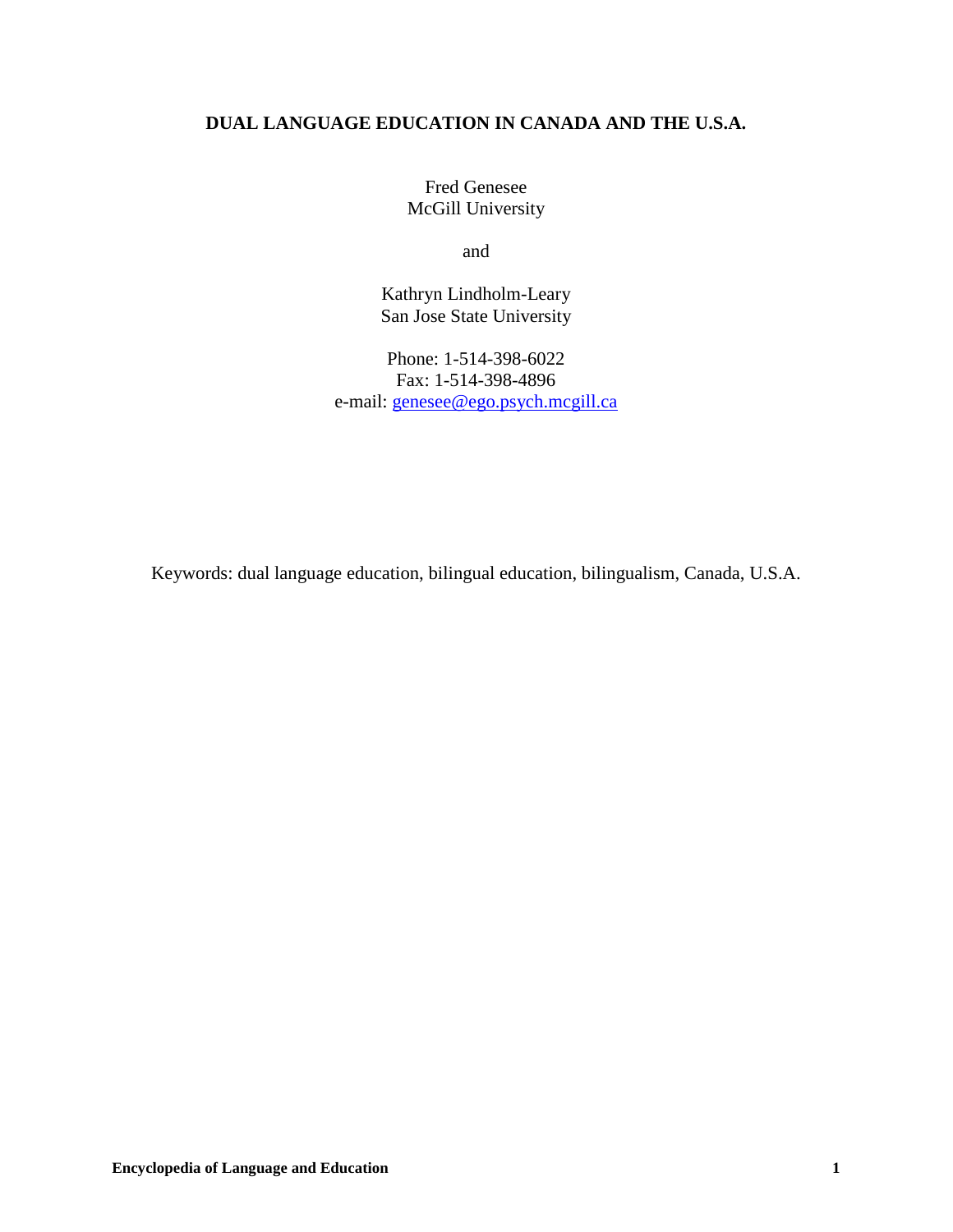## **DUAL LANGUAGE EDUCATION IN CANADA AND THE U.S.**

Dual language programs in public schools were developed in both Canada and the United States (U.S.) during the 1960s, a period of considerable social change in North America, and indeed worldwide. Dual language education in each country can be said to have been a reflection of more general worldwide concerns for issues of social inequality and institutional response, or lack of response, to inequality in a number of different spheres, including language and culture. At the same time, the specific histories of each country clearly shaped the forms and goals of dual language education that grew out of these very general concerns. For purposes of this review, we define "dual language education" (DLE) as schooling at the elementary and/or secondary levels in which English along with another language are used for at least 50% of academic instruction during at least one school year. This is a minimal definition that captures a wide range of alternatives. The rationale behind DLE is that students can learn a second language effectively if it is used for significant periods of time and for substantive communication in school – much like children learn their native language in the home (see Genesee, 1984, for a detailed description). Most DLE programs (except transitional bilingual programs in the U.S.) also embrace an additive bilingual conceptualization of language learning; namely, that addition of a second language to a child's language repertoire is a personal, social, cognitive, and economic advantage that does not need to take place at the expense of the child's first language competence. Thus, additive dual language programs aim for high levels of oral and written language proficiency in both the students' home language and a second language.

In Canada, these programs are usually referred to as "*immersion programs*" and in the U.S. they go by various names (which we explicate shortly), but most generally "*dual language education*" or "immersion education." We use the term dual language education (DLE) to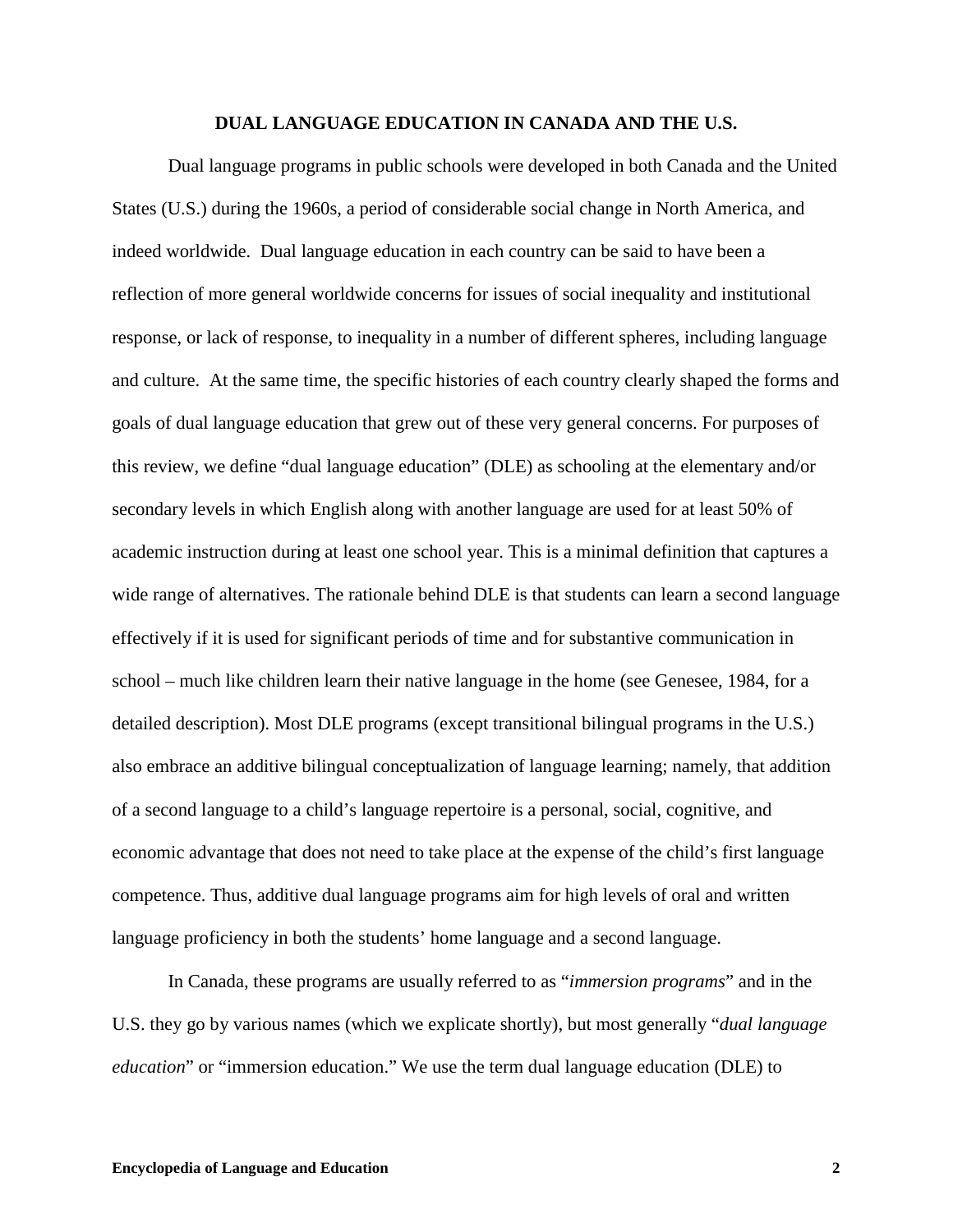encompass both additive and non-additive program types in Canada and the U.S.A. in order to provide a comprehensive overview of  $DLE<sup>1</sup>$  $DLE<sup>1</sup>$  $DLE<sup>1</sup>$ . In this chapter, we briefly review the socio-political history of dual language education in each country. This is followed by descriptions of specific forms of DLE in each country and synopses of research undertaken to evaluate the effectiveness of these programs. Finally, we describe the current status of DLE in each country and identify socio-political, pedagogical, and research issues that future researchers and education professionals face.

#### **Early Developments**

Immersion programs in English and French were created in the mid-1960s in Quebec in the context of social and linguistic inequities between the French- and English-speaking populations of Canada. French had until the mid-60s been the disadvantaged partner in Canadian confederation despite its historical importance during the early colonization and subsequent development of Canada, despite its contemporary status as an official national language, and despite its demographic significance as the native language of approximately 25% of the Canadian population. Evidence of the inferior status of French has been evident in legislation, which at times prohibited the use of French; patterns of language use, which favored the use of English in most bilingual contexts, even in Quebec; and in language attitudes (see Genesee  $\&$ Holobow, 1989, for an example). Discontent over these linguistic and cultural inequities had been developing for some time among members of both the French- and English-speaking communities, especially in Quebec. The 1960s were marked by concerted political, social, and in some cases militant action in the French community of Quebec to redress the perceived imbalance in power between the English and French and to recognize the majority status of

<span id="page-2-0"></span> **<sup>1</sup> See the National Dual Language Consortium for a definition which includes only additive bilingual program models; www.duallanguagenm.org/ndlc.html**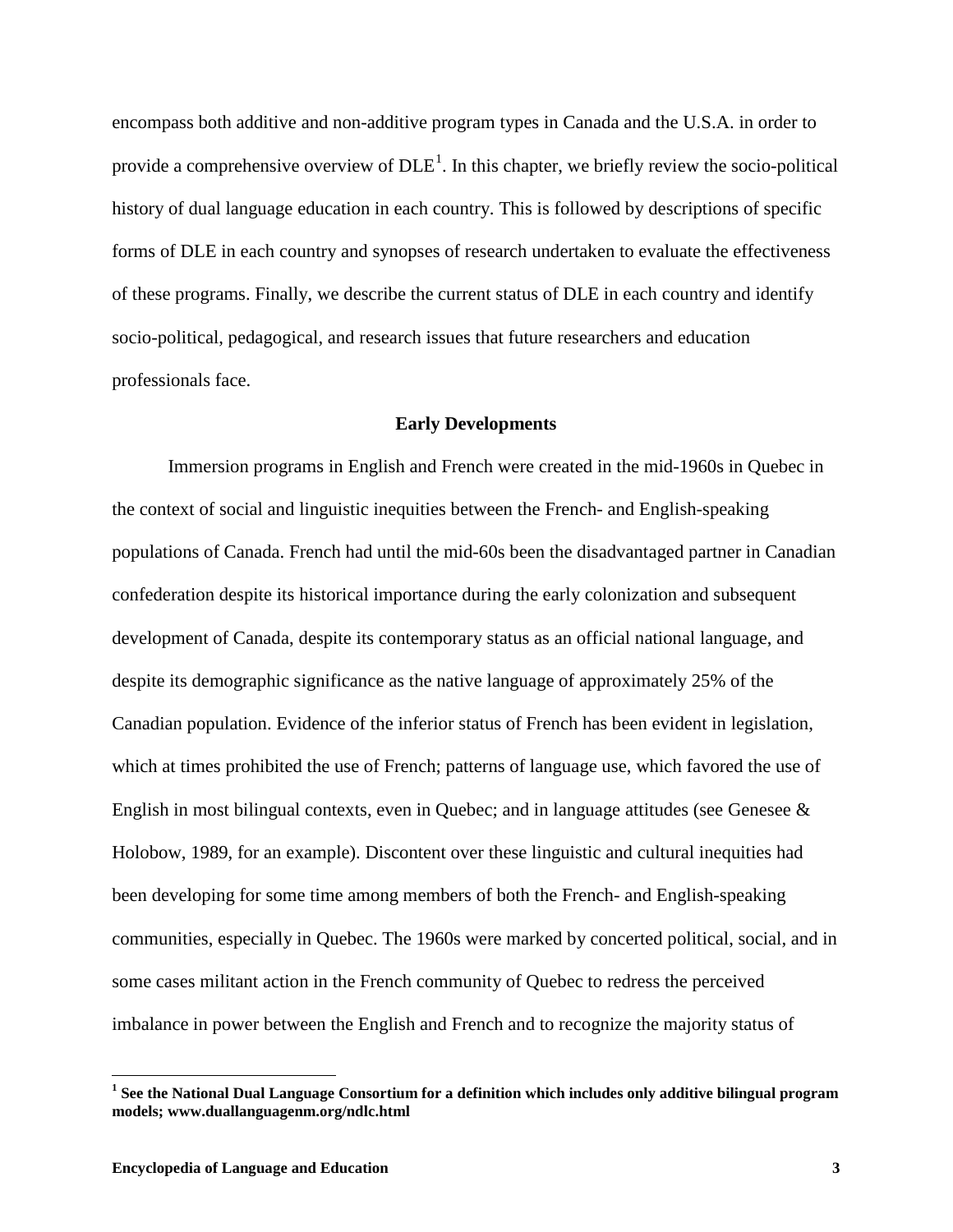French in that province. This period in Quebec history is referred to as the "Quiet Revolution". There was, as a result, an emerging awareness in the English-speaking community that French was becoming more important as a language of communication in most spheres of life and, concomitantly, that English alone would no longer assure social and economic success in the province. In response to their dissatisfaction with this state of affairs, a concerned group of English-speaking parents in the suburban community of St. Lambert, outside of Montreal, began to meet informally in the early 1960s to discuss strategies for change (Lambert & Tucker, 1972). These parents attributed the two solitudes that characterized their relationship with francophone Quebecers to their and their children's linguistic incompetence in French. They were determined to improve the quality of second language instruction in English schools and "immersion" was the educational improvement they developed. The first immersion class was opened in September 1965. The primary goals of immersion programs were to provide the participating students with functional competence in both written and spoken aspects of French, normal levels of English-language development, and achievement in academic subjects commensurate with the students' ability and grade level. They also aimed to ensure an understanding and appreciation of French Canadian people, their language, and culture, without detracting in any way from the students' identity with and appreciation for English Canadian culture. It was also hoped that immersion programs would result in improved relationships between English-speaking and French-speaking Quebecers and, more generally, Canadians who spoke English and French. Many parents across the country came to embrace these goals. Immersion programs in other languages besides French are also available in Canada; for example, Ukrainian, German, Polish, Cree, Hewbrew, and Mandarin. Some of these programs include students from minority ethnic group backgrounds who have learned English as a first language and, thus, are learning a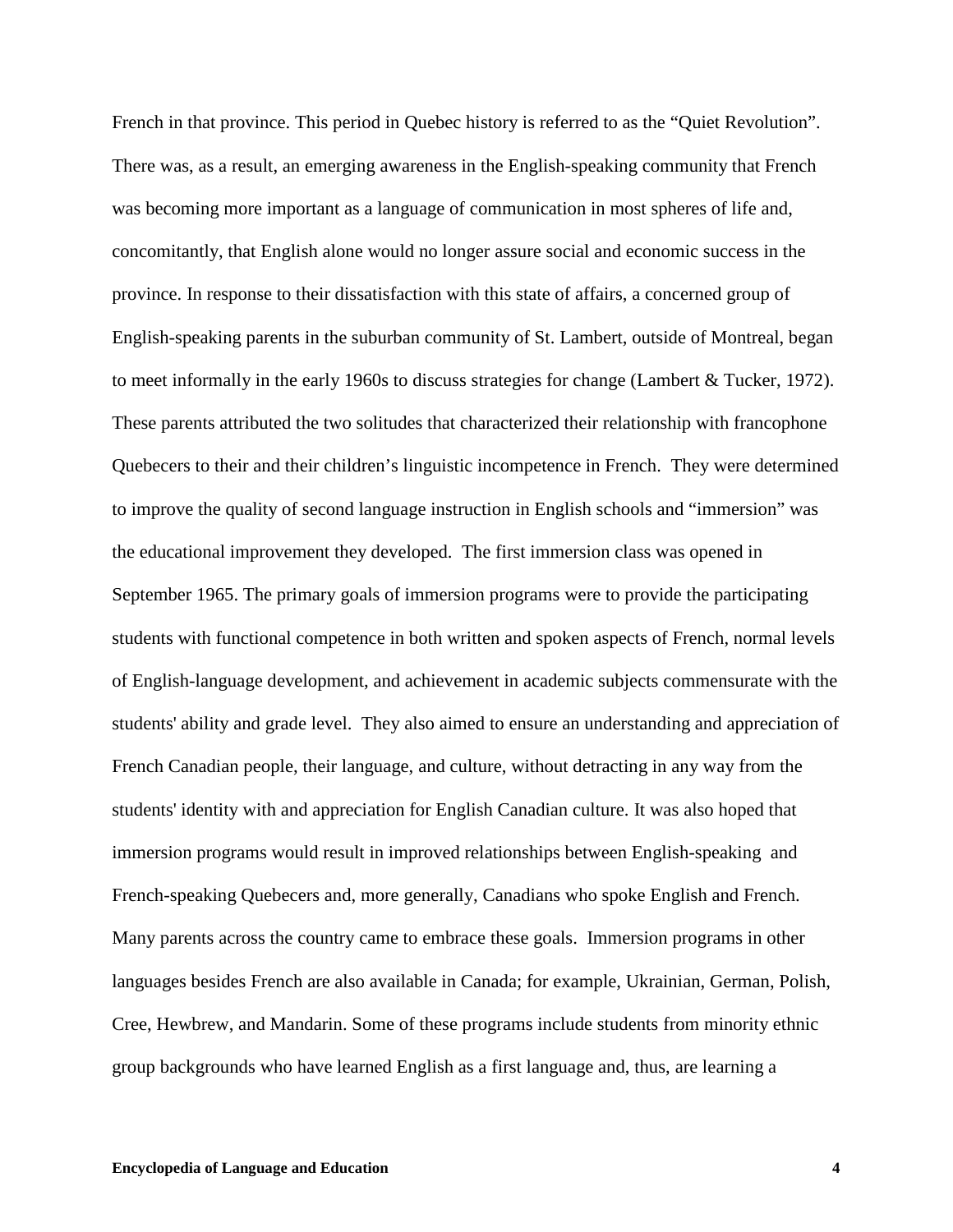heritage language. Some of these programs also include students who are native speakers of the non-English language and, thus, wish to maintain that language and acquire the majority societal language, English. Some programs also include majority group Canadian students who are native-speakers of English and wish to learn the non-English language as a form of linguistic enrichment. All of these programs aim for additive bilingualism.

The socio-political history of DLE in the U.S. has been complex, with bilingual education tolerated in German, French, and Scandinavian languages in the  $18<sup>th</sup>$  and  $19<sup>th</sup>$  centuries in some states while instruction through any non-English language was outlawed in other states. In the  $20<sup>th</sup>$  century, the late 50s and early 60s brought about important changes to language education. With the launching of Sputnik by the Soviet Union, the U.S. embarked on an effort to improve education in general and to include foreign language competence in particular as an important educational goal. At the same time, the Cuban revolution sent waves of Cuban refugees to the U.S., resulting in the first official bilingual program in the U.S. -- at Coral Way School in Miami, Florida. This program was created to allow Spanish-speaking children of Cuban refugees to retain competence in their native language and to acquire competence in English. Subsequent political events pushed bilingual education onto the agenda of the national education community. Instigated by a federal lawsuit (Brown v. Board of Education in 1954) on the constitutionality of segregated education, the Civil Rights Act of 1964 declared that no person could be excluded from or discriminated against in any program funded by the U.S. federal government on the basis of race or national origin, thereby raising concerns about the sole use of English to educate minority language students in public schools. Subsequently, the Elementary and Secondary Education Act of 1969 provided assistance to local educational authorities to establish bilingual programs for Spanish-speaking children across the nation.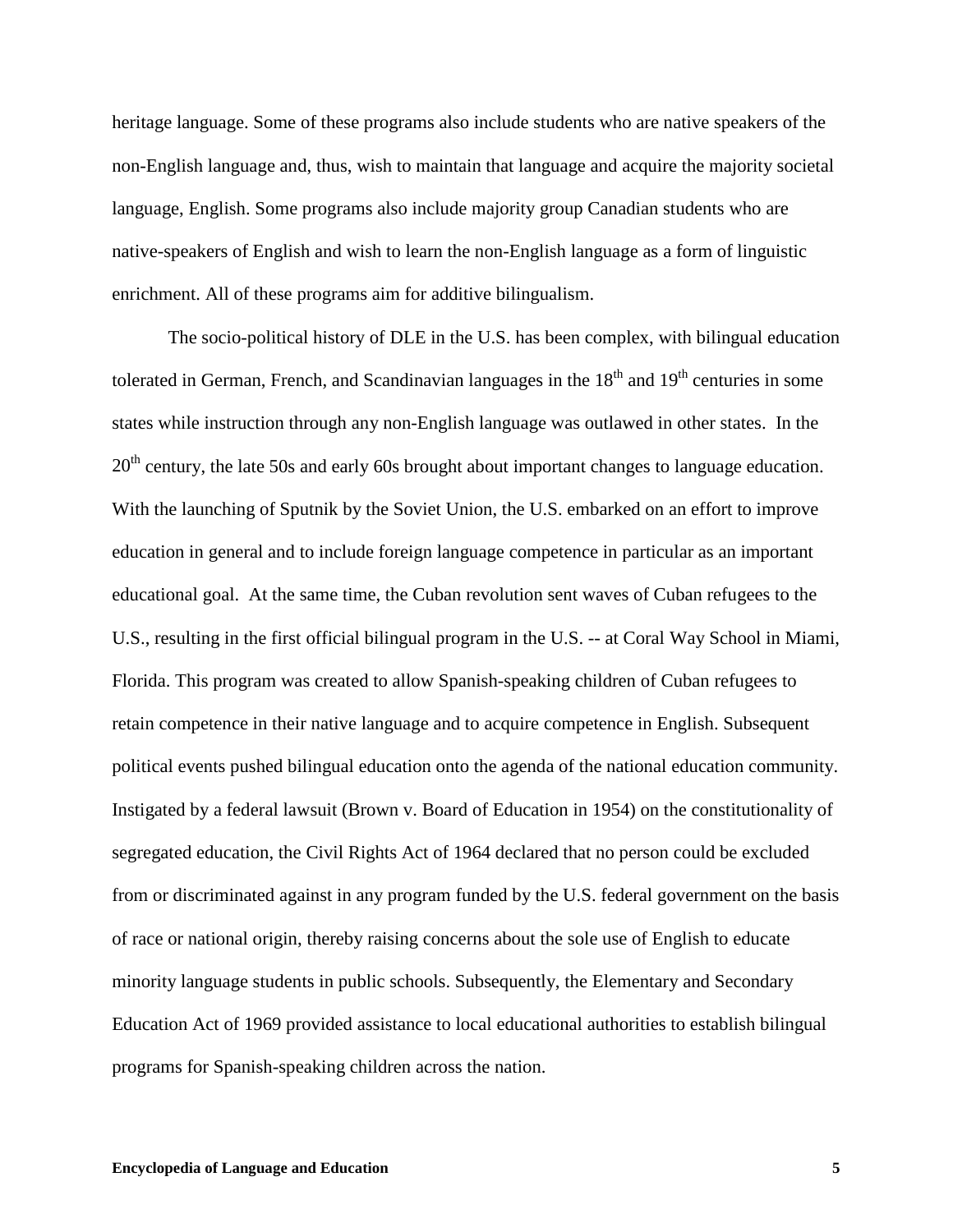The scope of bilingual education was expanded considerably in 1970, when the Office of Civil Rights issued an official memorandum that directed school districts to take affirmative action to ensure that students of "national-origin" (including children who did not speak English) were provided equal educational opportunity, as outlined by Civil Rights Act of 1964. Education through minority language students' native language along with English became the preferred mode of compliance with the OCR memorandum following the Supreme Court decision in Lau vs. Nichols in 1974, a class action suit filed on behalf of the Chinese community in San Francisco who contended that their children were denied "equal education opportunity" in English-only schools since they were compelled to attend schools in which instruction was provided in a language they did not understand. The same year, the reauthorization of the Elementary and Education Act for the first time provided a definition of bilingual education – "It is instruction given in, and study of, English and (to the extent necessary to allow a child to progress effectively through the education system) the native language of the children of limited English-speaking ability…" Thus, federally funded education programs were to include native language instruction (and cultural enrichment); ESL instruction alone was not perceived as sufficient to provide equal educational opportunity to students who came to school with no or limited proficiency in English.

DLE became an option for majority English-speaking students in the U.S. when, in 1971, a Canadian-style Spanish-English immersion program was instituted in Culver City, California (see Cohen, 1974). In the 1970s and 1980s, Canadian-style immersion and bilingual education were extended to include both minority and majority language students in the same classrooms (see Lindholm-Leary, 2001); these are often referred to as *two-way immersion, two-way bilingual, or dual language* programs. This has become the most prevalent form of DLE for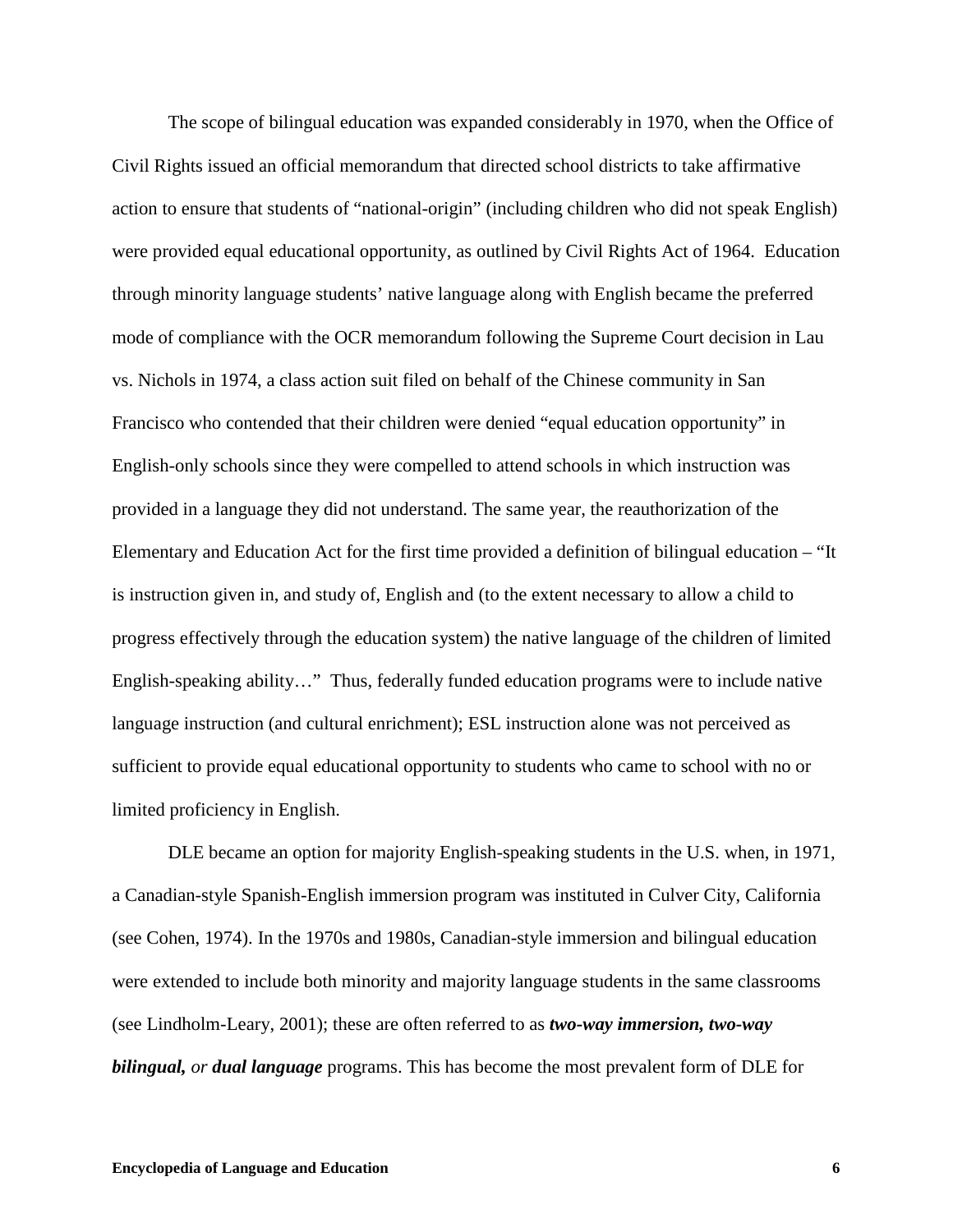majority language students in the U.S. with over 338 programs in 2006 (Center for Applied Linguistics, 2006).

## **Program Models**

There are a variety of forms of immersion in Canada (Genesee, 2004). They differ with respect to the grade/age level when the second language is used for intensive academic instruction, the number of years when academic subjects are taught in the second language, and the amount of instructional time during the school year provided through the second and native languages. One can distinguish *early immersion* (beginning in kindergarten or grade 1) from *middle immersion* (beginning in grade 4 or 5) and *late immersion* (beginning in grade 7, or the initial grades of secondary school). Programs that provide a delayed or late start provide core second language instruction to students in the grades that precede the beginning of immersion; e.g., from kindergarten to grade 6 in the case of a grade 7 late immersion program. Programs also differ with respect to the extent of instruction through the second language – in *early partial immersion* programs, 50% of instruction in a given year is presented in the second language and 50% in the native language of the students. In *total immersion programs,* all instruction for one or more years is presented through the medium of the second language. Notwithstanding such programmatic variation, all Canadian immersion programs aim for (a) advanced levels of functional proficiency in written and oral forms of the second language, (b) normal levels of first language competence, and (c) grade-appropriate levels of achievement in academic school subjects. An additional, and sometimes only implicit, goal is to promote awareness, understanding, and tolerance of the culture of the second language group.

There are more varied models of DLE in the U.S. (see Genesee, 1999; Lindholm-Leary, 2001; Lindholm-Leary & Borsato, 2006, for more details). Canadian-style immersion programs,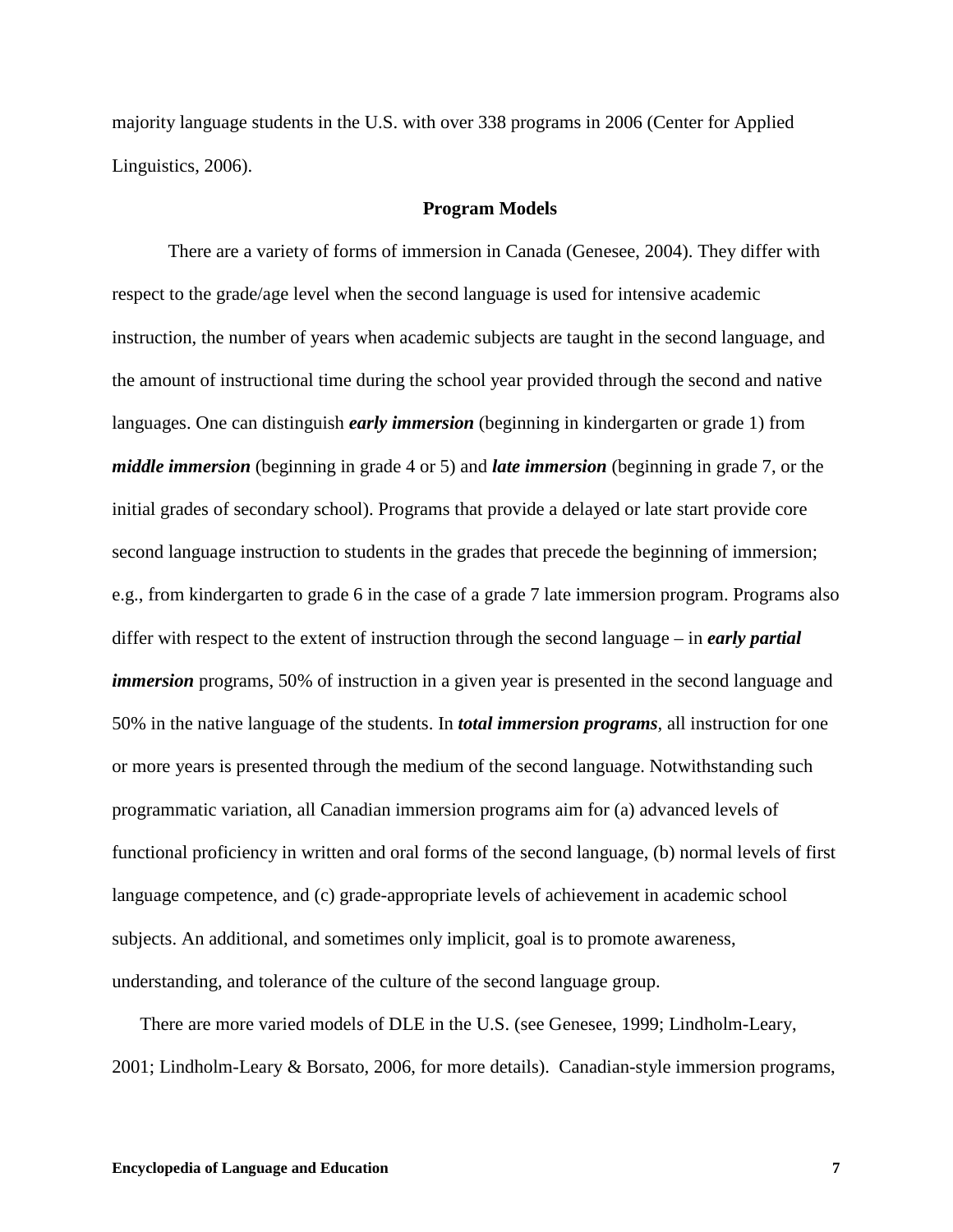as well as two-way immersion programs (to be described shortly), are available to majority language students in a number of different languages, with Spanish being the most common. U.S. immersion programs for native English speakers, which are included in 7% of public elementary schools, take the form of early immersion and share essentially the same goals as their Canadian counterparts (Rhodes & Branaman, 1999).

There are three basic models of DLE for minority language students in the U.S. In *transitional bilingual education (TBE),* the students' home language is used only during the first two or three grades of primary schooling to teach academic and initial literacy skills while students acquire English as a second language. Students transition to all-English instruction usually in grade 3, or at such time as they are deemed to be capable of benefiting from Englishonly instruction. In contrast, *developmental bilingual programs* and *two-way immersion programs* aim for full competence in oral and written forms of the students' home language and English, their second language. These goals are accomplished by teaching academic and literacy skills in both languages, although the same subjects are not taught simultaneously in both languages. The portion of the school day that is taught through each language differs – the most common patterns being 90% native language and 10% English or 50% native language and 50% English – so-called *90/10* and *50/50* models, respectively. In 90/10 programs, students learn to read first in the target language (e.g., Spanish), and then add reading instruction through English in third grade. In 50/50 programs, students learn to read first in their primary language and then add the second language in grade 2 or 3, or they learn to read simultaneously through both languages.

Developmental programs differ from two-way programs in that all students in the former come from language minority backgrounds, usually Hispanic, whereas a third to a half of the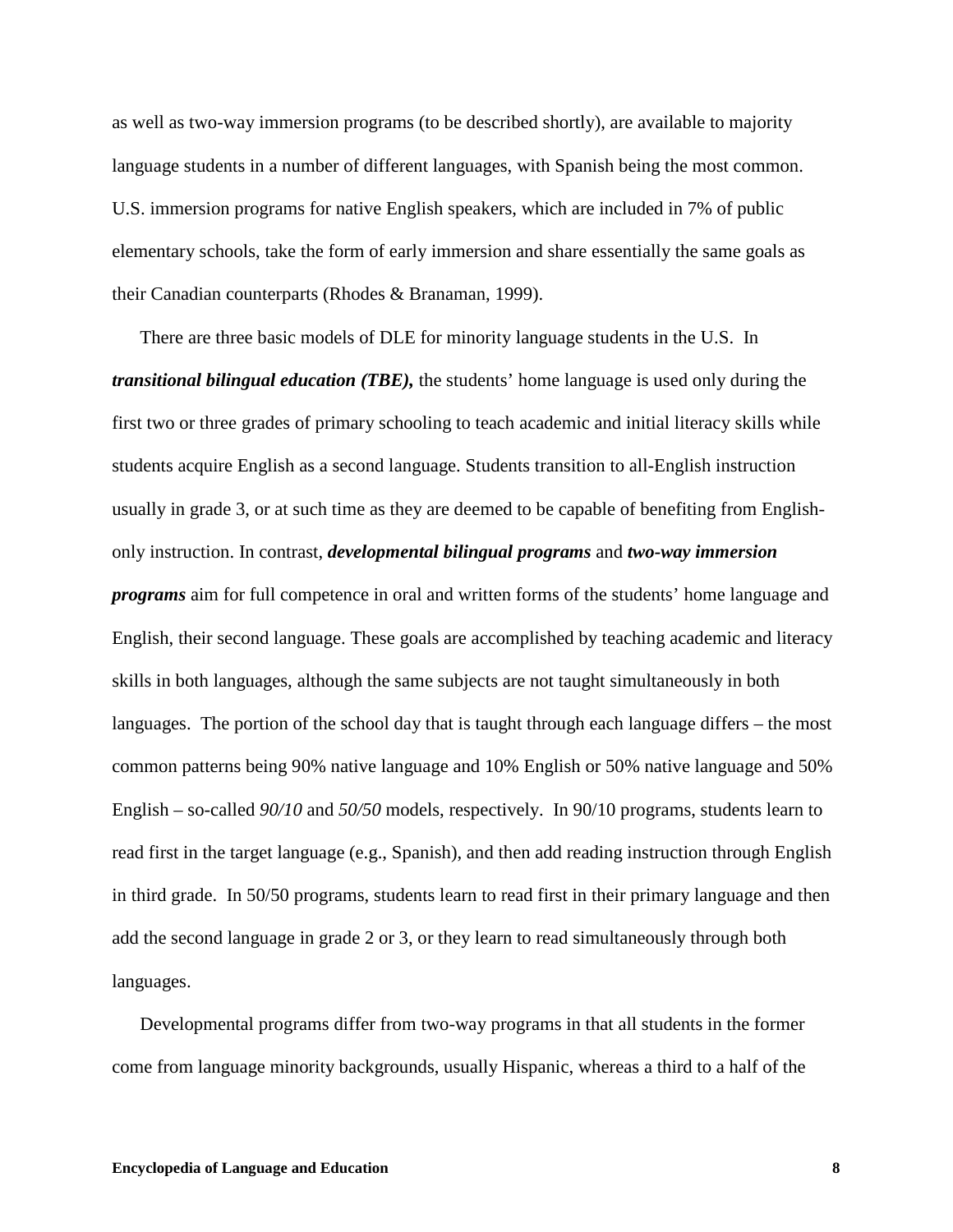students in two-way programs are members of the majority English language group. Both are additive forms of DLE, as are the Canadian immersion programs, since they aim to maintain the students' native language at the same time as they promote competence in the other language along with high standards in academic subjects. There is one critical difference between DLE for minority students in the U.S. and DLE education for majority language students in the U.S. and Canada, namely, minority language students in DLE programs are expected to acquire levels of proficiency in both oral and written English that are at grade level or in accordance with district and state expectations for typically developing native English speakers. This obviously arises from the fact that the second language for minority students in the U.S. is English, the dominant societal language, whereas in DLE programs for majority language students in both countries, the students' second language is considered a minority language relative to the importance of English; this is true even in Quebec, where French is the dominant language. In contrast, DLE programs for majority English-speaking students in Canada and the U.S. are deemed to be successful if students achieve advanced levels of functional proficiency in their second language even if their proficiency is not on par with native speakers of the target language.

#### **Major Contributions**

There has been extensive research on the language and academic development of English-speaking students in Canadian DLE programs, and most notably French immersion (Genesee, 2004). The findings from these evaluations have been replicated, for the most part, in evaluations of DLE programs with different second languages and in other regions of the world, including the U.S., where similar programs with majority language students have been implemented (Christian & Genesee, 2001; Johnson & Swain, 1997). In brief, research has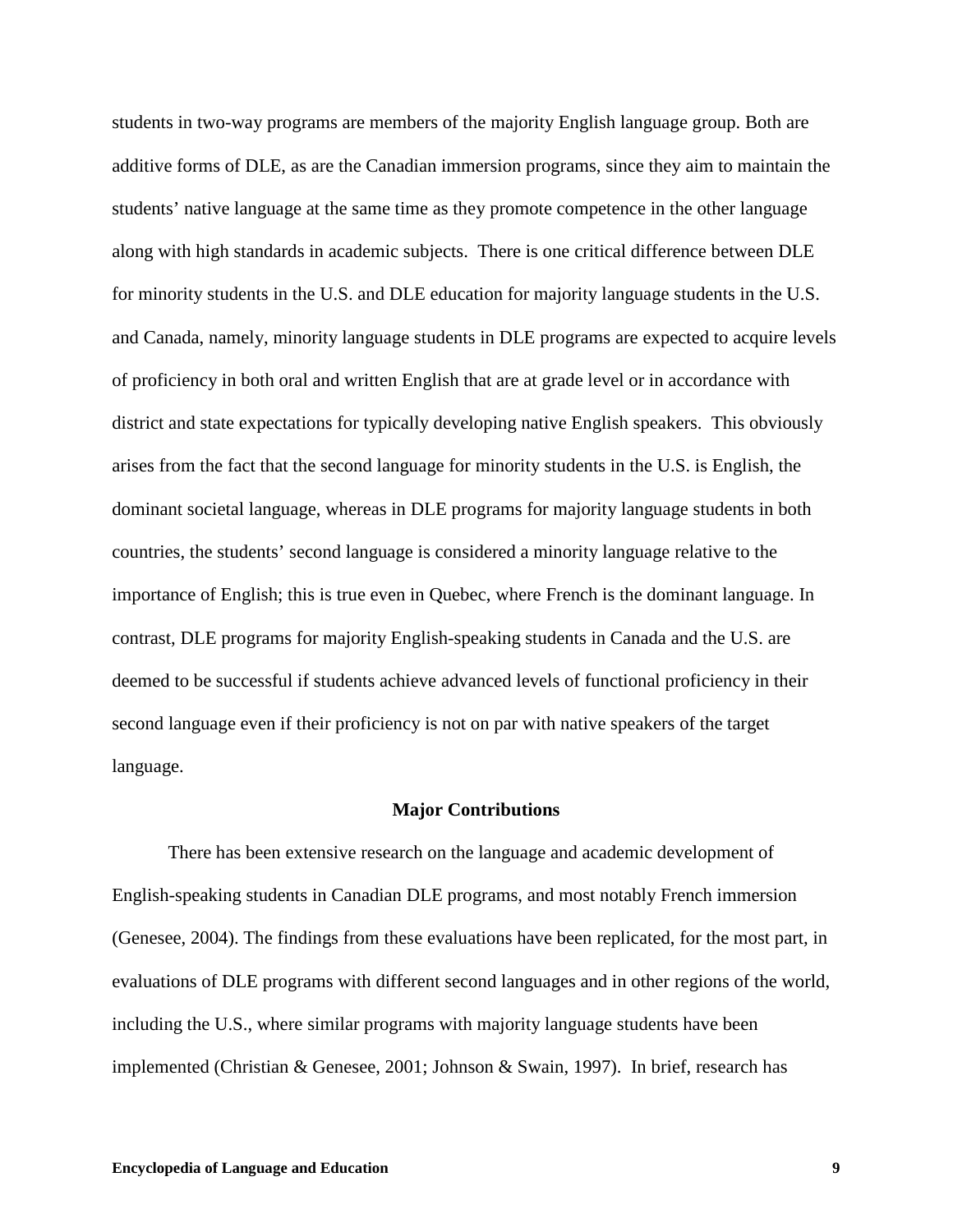consistently shown that English-speaking Canadian students in all forms of French immersion acquire significantly more advanced levels of functional proficiency in French than students who receive conventional second language instruction – that is, instruction that focuses primarily on language learning and is restricted to separate, limited periods of time. Proficiency has been assessed with respect to speaking, listening, reading, and writing. Many researchers have reported that immersion students' comprehension skills (reading and listening) in French are less advanced than their production skills (speaking and writing) and that immersion students seldom attain native-like grammatical accuracy or idiomatic usage and they often have a limited range of vocabulary and pragmatic competence in French even after 10 to 12 years participation in immersion (see Genesee, 2004, for more details).

At the same time, French immersion students develop the same levels of proficiency in all aspects of English as comparable students in English-only programs. There can be a lag in the development of English literacy skills (reading, writing, and spelling) among students in the initial years of early total immersion when all academic instruction is in French. Parity with control students who have been instructed entirely in English is usually achieved by early total immersion students after one year of English instruction. The English language development of students who begin immersion beyond the primary grades -- in the middle elementary or initial secondary school grades, usually shows that these students exhibit age-appropriate English skills at all grade levels. Research has also shown that immersion students generally achieve the same levels of achievement in academic domains (e.g., science and mathematics) as comparable students in English-only programs. Parity with control students is often exhibited even when immersion students receive all academic instruction through French, provided the assessment is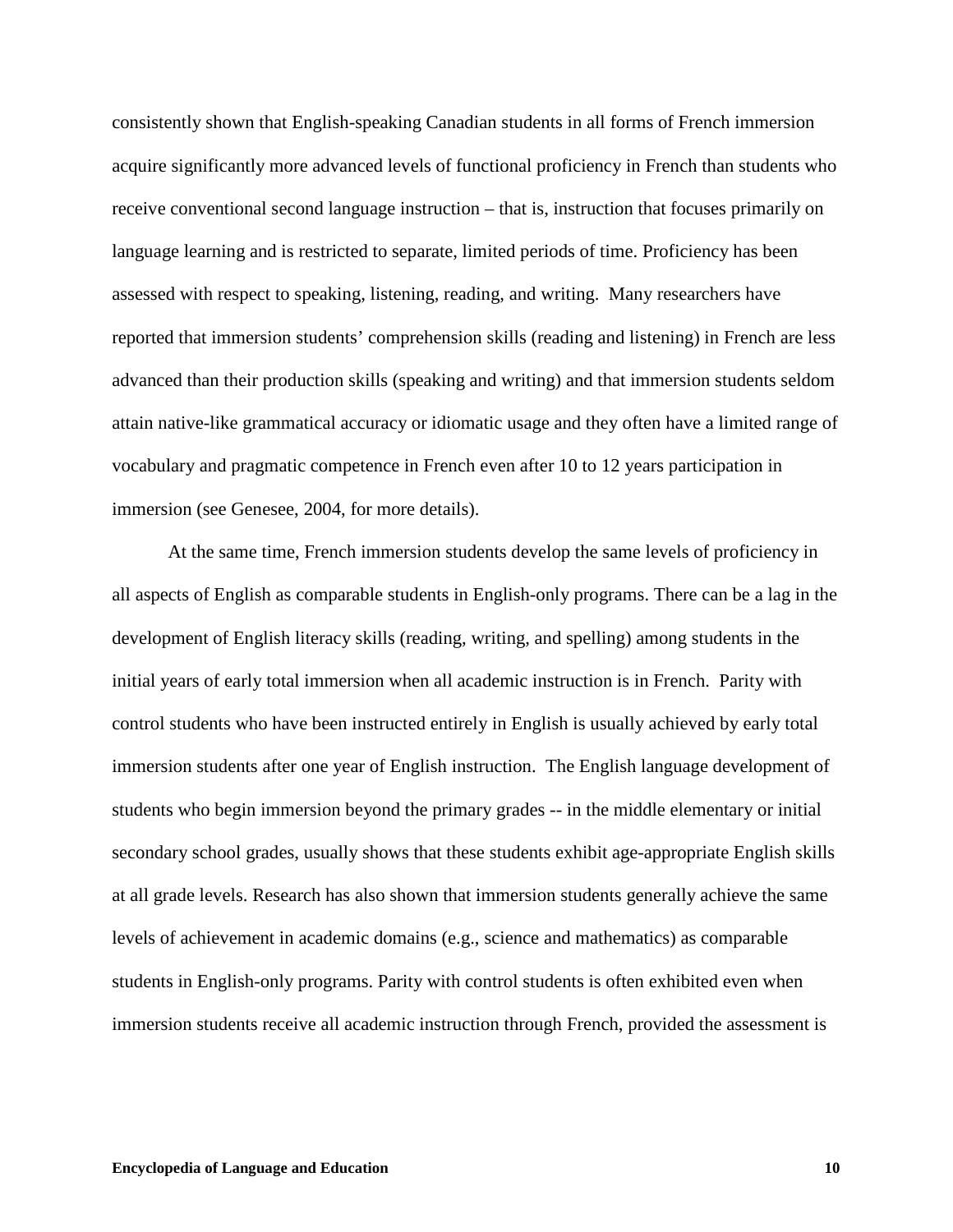conducted in French and modifications are made to take into account that full competence in the second language has not been acquired.

Research has also shown that English-speaking immersion students who are at-risk for academic and language learning difficulties due to socio-economic, cognitive, or first language disadvantages generally achieve the same levels of competence in English and academic domains as comparable at-risk students in English-only programs. At-risk students in immersion generally perform less well than students in the same program who are not at-risk, but their progress is not differentially impeded in comparison to comparable students in English programs. At the same time, at-risk students benefit from DLE by acquiring advanced levels of functional proficiency in the second language. Other research that has examined differences in second language achievement as a function of starting grade level (i.e., early versus late immersion) and amount of exposure to the second language (total versus partial) has revealed that early immersion students often achieve higher levels of proficiency in French than late immersion students, but not always, and that total immersion generally yields higher levels of second language proficiency than partial immersion (Genesee, 2004).

 Evaluations of DLE for majority language students in the U.S. have yielded results that are comparable to those found in Canada with respect to general program goals; that is, with respect to first language development, academic achievement, and second language proficiency (Howard, Sugarman & Christian, 2003; Lindholm-Leary, 2001). Majority language students in immersion and two-way programs often score below comparison students in English language and literacy in the initial two or three grades of elementary school, but are at par with or exceed the performance of comparable students in all-English programs by the end of elementary school. As found in immersion education in Canada, students in two-way programs from a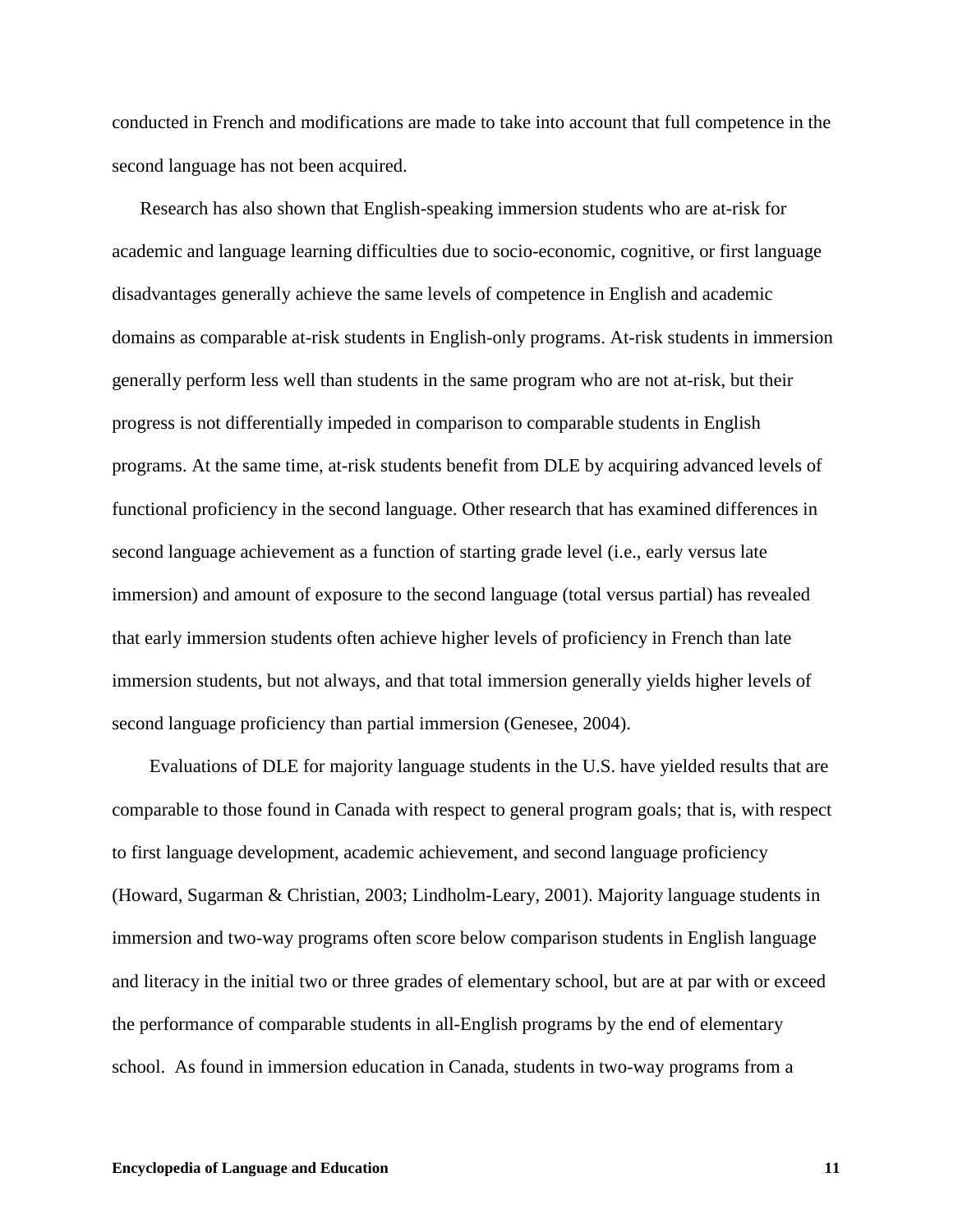variety of ethnic and socio-economic backgrounds, and even special needs students, achieve at levels commensurate with or higher than their monolingual peers in English-only classes.

Evaluations of DLE for minority language students in the U.S. have revealed that students in two-way immersion and developmental bilingual programs achieve outcomes in English oral language and literacy and academic domains that are comparable to, or higher in some cases than, comparison students (i.e., Hispanic students) in all-English programs, while also demonstrating higher levels of Spanish language competence (Lindholm-Leary & Borsato, 2006; Thomas & Collier, 2002). Parity in English with comparison students in all-English programs is not always evident during the initial grades of DLE, but is evident by the end of elementary school. Comparisons between the standardized test results of minority language students in DLE programs and district/state or national test norms have found that students in developmental bilingual and two-way immersion programs usually score at norm, or higher. Minority language students in TBE programs generally score better on language, literacy, and academic achievement tests than similar students in all-English programs that provide no special accommodations, but not as high as minority language students in two-way and developmental programs. Long-term studies of the outcomes of minority language students in such programs indicate that there is a positive correlation between length of participation in the program and academic (including) literacy outcomes and between level of bilingual competence and achievement in academic subjects such as mathematics. Lindholm-Leary and Borsato (2006) present a more detailed summary of studies on DLE for minority language students, including results pertaining to other programmatic and instructional issues.

There are significant points of convergence in the findings of evaluations of additive DLE for majority and minority language students, despite the differential status that their first languages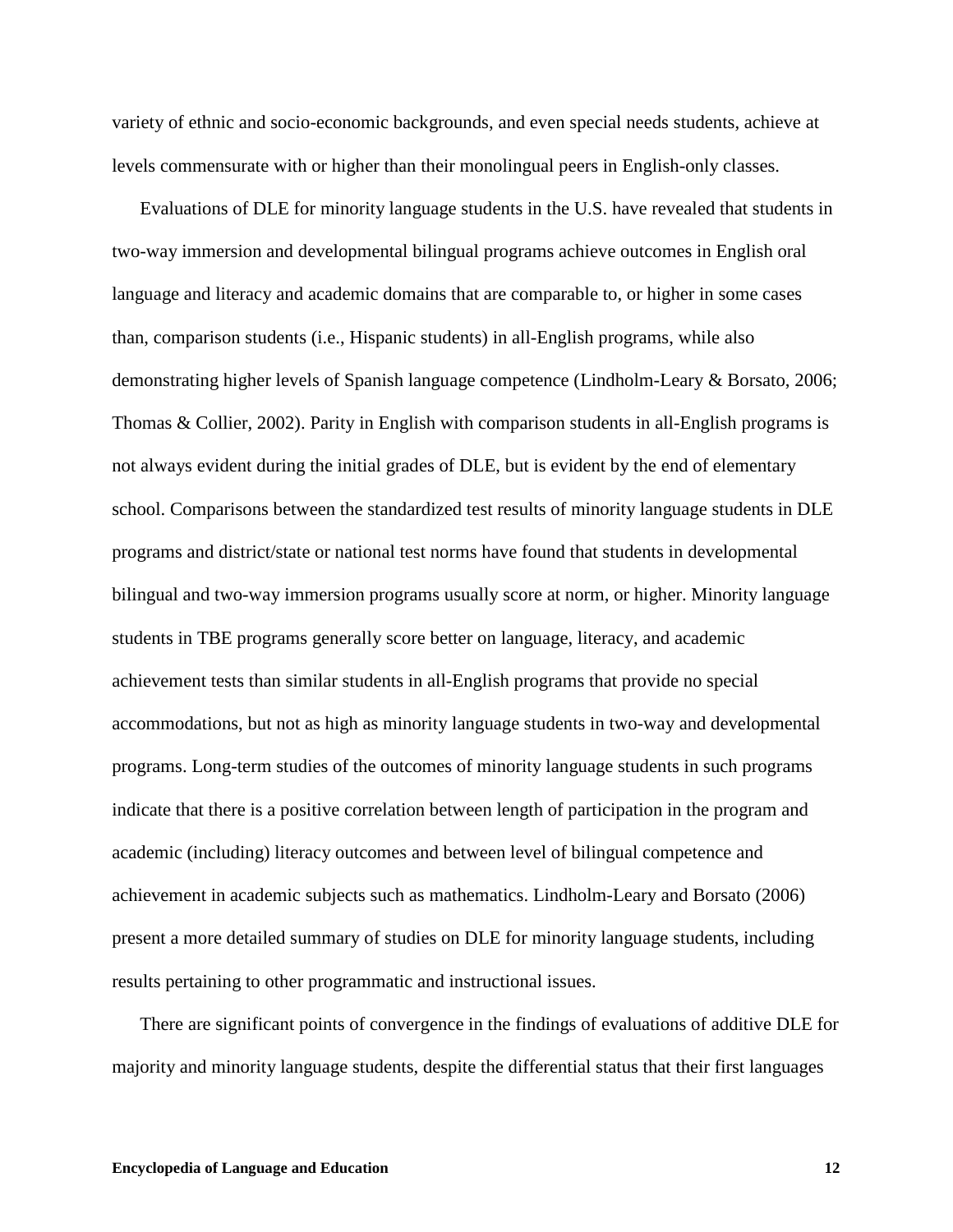and cultures enjoy: (1) achievement levels of students in additive DLE, including levels of proficiency in the target languages, are most evident the longer students are in the program and, usually, after 5 or 6 years; (2) in a related vein, parity with native speakers of the majority language is often not evidenced in the primary grades but is apparent by the end of elementary school; (3) there is no consistent relationship between amount of exposure to the majority language and proficiency in that language, at least by the end of elementary school; (b) in contrast, more exposure to the minority language (Spanish in the U.S. and French in Canada) is usually associated with higher levels of proficiency in that language; (5) instruction through a second language does not impair students' achievement in academic subject matter; and (6) higher levels of bilingual proficiency are associated with higher levels of academic and cognitive development (see Genesee, Lindholm-Leary, Saunders & Christian, 2006).

### **Future Directions**

DLE emerged in the 1960s in Canada and the U.S.A. as responses to national issues of equity and diversity. Since that time, globalization has become evident in economic, communication, and other spheres of people's lives and the dual language competence as well as familiarity with other cultures that DLE affords are increasingly being viewed as assets in this global context. Immersion programs continue to thrive in Canada, primarily in French, but also in other languages (Genesee, 2004). Similarly, DLE programs for majority language students in the U.S. continue to grow, particularly in the form of two-way immersion programs. At the same time, there have been constraints imposed on the growth of DLE programs for minority language students in the U.S. as a result of legislative changes concerning English-only instruction imposed in some states. It remains to be seen how profound and for how long these restrictions will be, especially in light of the increased pressure on U.S. educators and parents to take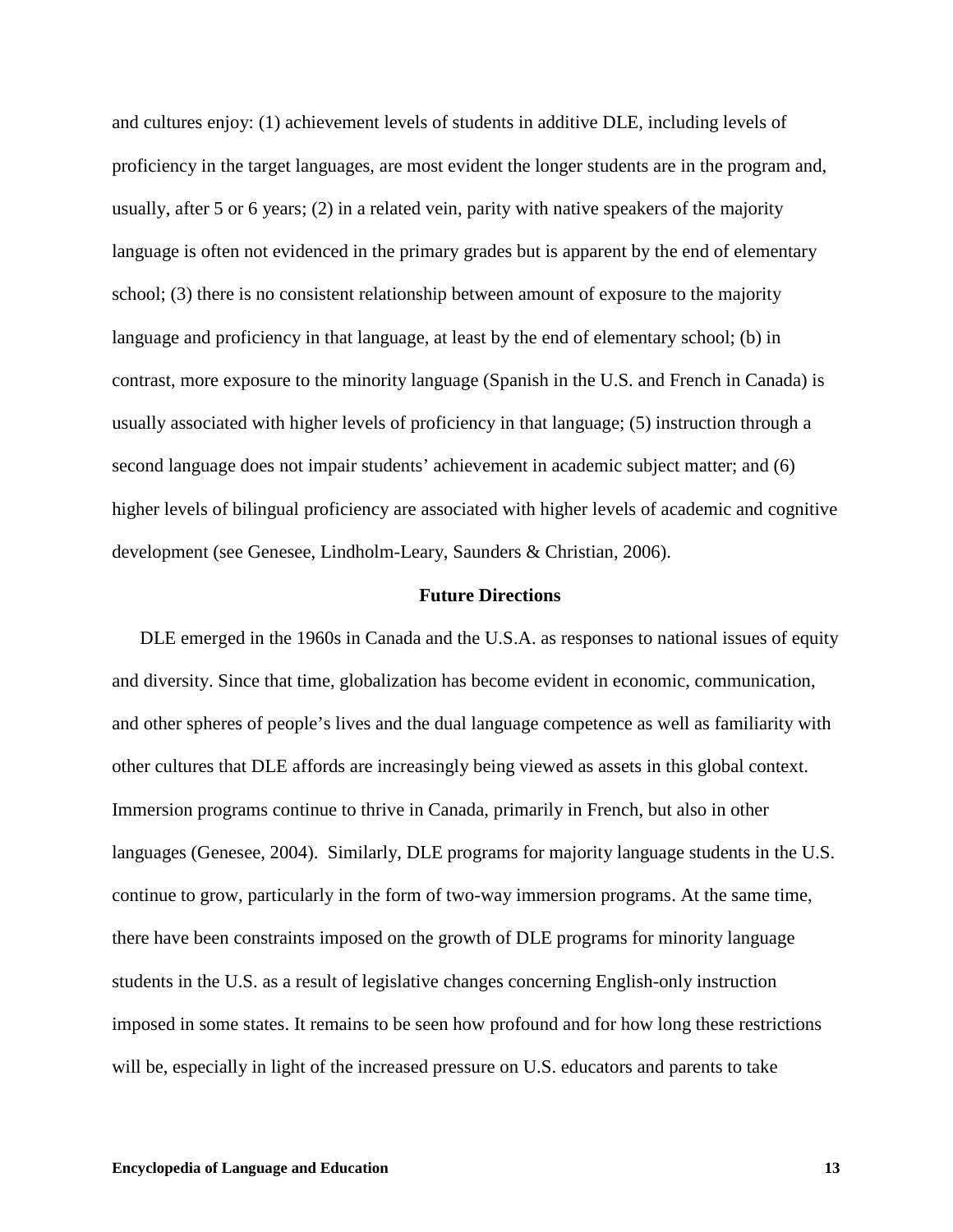account of globalization. While there is considerable and reassuring research on alternative forms of DLE in both Canada and the U.S., there are a number of outstanding questions of a pedagogical nature that need research attention if program models are to evolve and become more effective. Among these issues are the following:

- 1. What pedagogical approaches are most effective in promoting language acquisition since, as noted earlier, DLE students often exhibit inadequacies in their language skills even after extended participation in DLE programs? In particular, are there specific instructional strategies that enhance students' mastery of grammatical features of the L2 while maintaining students' communicative fluency? What forms of corrective feedback produce significant, long-term gains in linguistic competence?
- 2. Are there students for whom DLE is not effective? In particular, are bilingual programs suitable for students with severe cognitive, perceptuo-motor, or affective disorders? In a related vein, do at-risk students in DLE programs exhibit the same challenges and to the same extent as comparable students in monolingual programs and what intervention strategies are effective for students with such learning challenges? Should services for students with special needs be provided in the native or the second language?
- 3. Are there specific instructional strategies that are particularly effective for teaching typologically distinct languages? To date, most programs and research have examined linguistically similar languages (i.e., English and French or Spanish). Similarly, how can literacy best be taught in languages with orthographically distinct writing systems? Is simultaneous or successive introduction of literacy instruction in two languages with different typologies and/or orthographies preferable?
- 4. What kinds of skills and professional development are required of teachers so that they can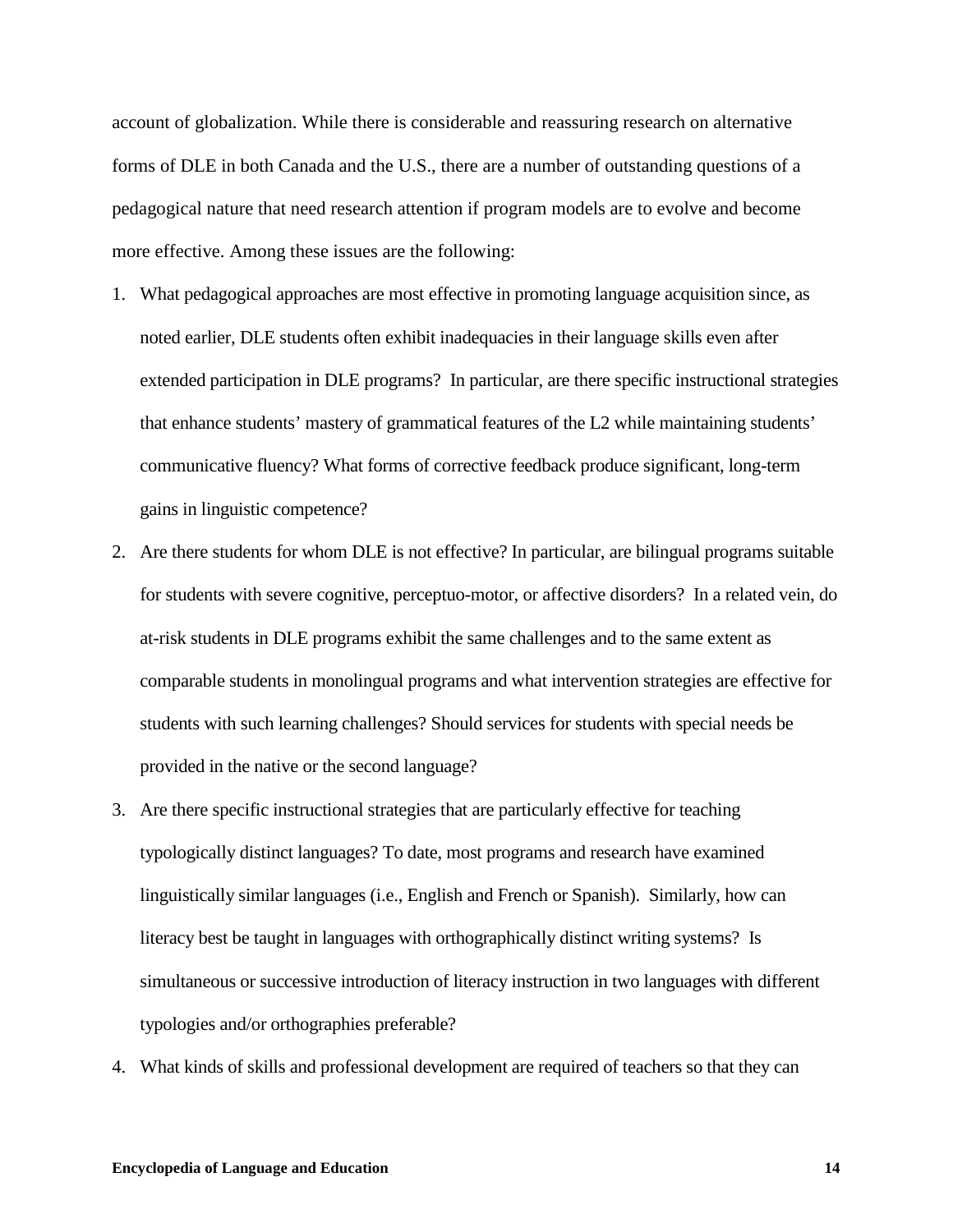work effectively in DLE programs.

The reader is referred to the following for extended reviews of research on DLE in

Canada and the U.S.: Genesee (2004), Genesee & Gandara (1999), Howard, Sugarman &

Christian (2003), and Lindholm-Leary (2001, Lindholm-Leary & Borsato, 2006).

## **References**

Brecht, R. D. and Ingold, C. W.: 2002, [Tapping a National Resource: Heritage](http://www.cal.org/resources/digest/0202brecht.html) Languages in [the United States.](http://www.cal.org/resources/digest/0202brecht.html) National Foreign Language Center, Ames, Iowa.

Center for Applied Linguistics: 2006, Directory of Two-Way Bilingual Immersion Programs in the U.S. Retrieved December 20, 2006, from<http://www.cal.org/twi/directory>.

Christian, D. and Genesee, F. (Eds.) 2001, Bilingual Education, TESOL, Alexandria, VA.

Cohen, A. D.: 1974,. The Culver City Spanish immersion program: The first two years, Modern Language Journal 58, 95–103.

Genesee, F.: 1984, Historical and theoretical foundations of immersion education, in Studies on immersion education: A collection for U.S. educators, California State Department of Education, Sacramento, CA.

Genesee, F.: 1999, Program Alternatives for Linguistically Diverse Students. Educational Practice Report #1, Center for Research on Education, Diversity and Excellence, Santa Cruz, CA.

Genesee, F.: 2004, What do we know about bilingual education for majority language students. in T.K. Bhatia & W. Ritchie (Eds.), Handbook of Bilingualism and Multiculturalism, Blackwell, Malden, MA.

Genesee, F. and Holobow, N.: 1989, Change and stability in intergroup perceptions, Journal of Language and Social Psychology 8, 17-38.

Genesee, F. and Gandara, P.: 1999, Bilingual education programs: A cross-national perspective, Journal of Social Issues 55, 665-685.

Genesee, F., Lindholm-Leary, K.J., Saunders, W. and Christian, D.: 2006, Educating English Language Learners, Cambridge University Press, NY.

Howard, E., Sugarman, J. and Christian, D.: 2003, Trends in Two-Way Immersion Education: A Review of the Research. Technical Report 63. Center for Research on the Education of Students Placed at Risk, Baltimore, MD.